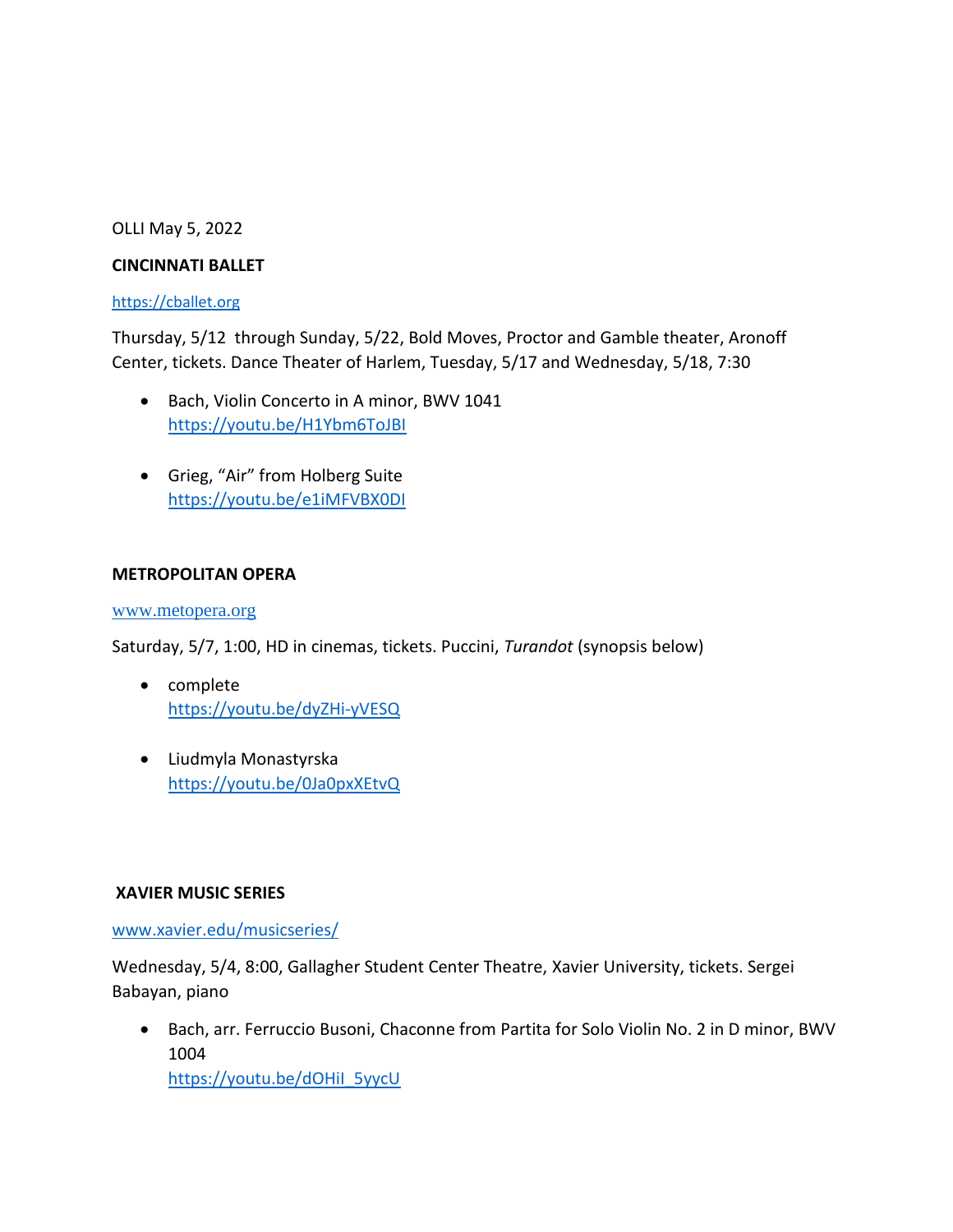|           | Der Müller und der Bach<br>https://youtu.be/tYKJxccxahU      | Schubert, arr. Liszt |
|-----------|--------------------------------------------------------------|----------------------|
| $\bullet$ | Gretchen am Spinnrade<br>https://youtu.be/ueUjkfVPwGQ        |                      |
| $\bullet$ | Auf dem Wasser zu zingen<br>https://youtu.be/hrOxzR5VvYk     |                      |
| $\bullet$ | Etude-tableau, Op. 39 No. 5<br>Https://youtu.be/vfLMeY86GfcE | Rachmaninov          |
| $\bullet$ | Etude-tableau Op. 39 No. 2<br>https://youtu.be/QXZoZ5jRWQw   |                      |
| $\bullet$ | Moment musicale Op. 16 No. 2<br>https://youtu.be/gmdY-pVAJI0 |                      |
| $\bullet$ | Moment musicale Op. 16 No. 6<br>https://youtu.be/7ugyDOS IPo |                      |
|           | Ballade No. 2 in B minor<br>Https://youtu.be/1Qdr3Uvs09o     | Liszt                |
|           | Kreisleriana<br>https://youtu.be/J5FayGAxTf0                 | Robert Schumann      |

## **CSO**

## [www.cincinnatisymphony.org](http://www.cincinnatisymphony.org/)

Friday, 5/6, 11:00; Saturday, 5/7, 7:30; Sunday, 5/8, 7:30, tickets. Saturday live streamed free. Louis Langrée, conductor; Dwight Parry, oboe

- Guillaume Conneson, *Les belles heures*
- Conneson, *Techno Parade* <https://youtu.be/ijPnC1kvxBY>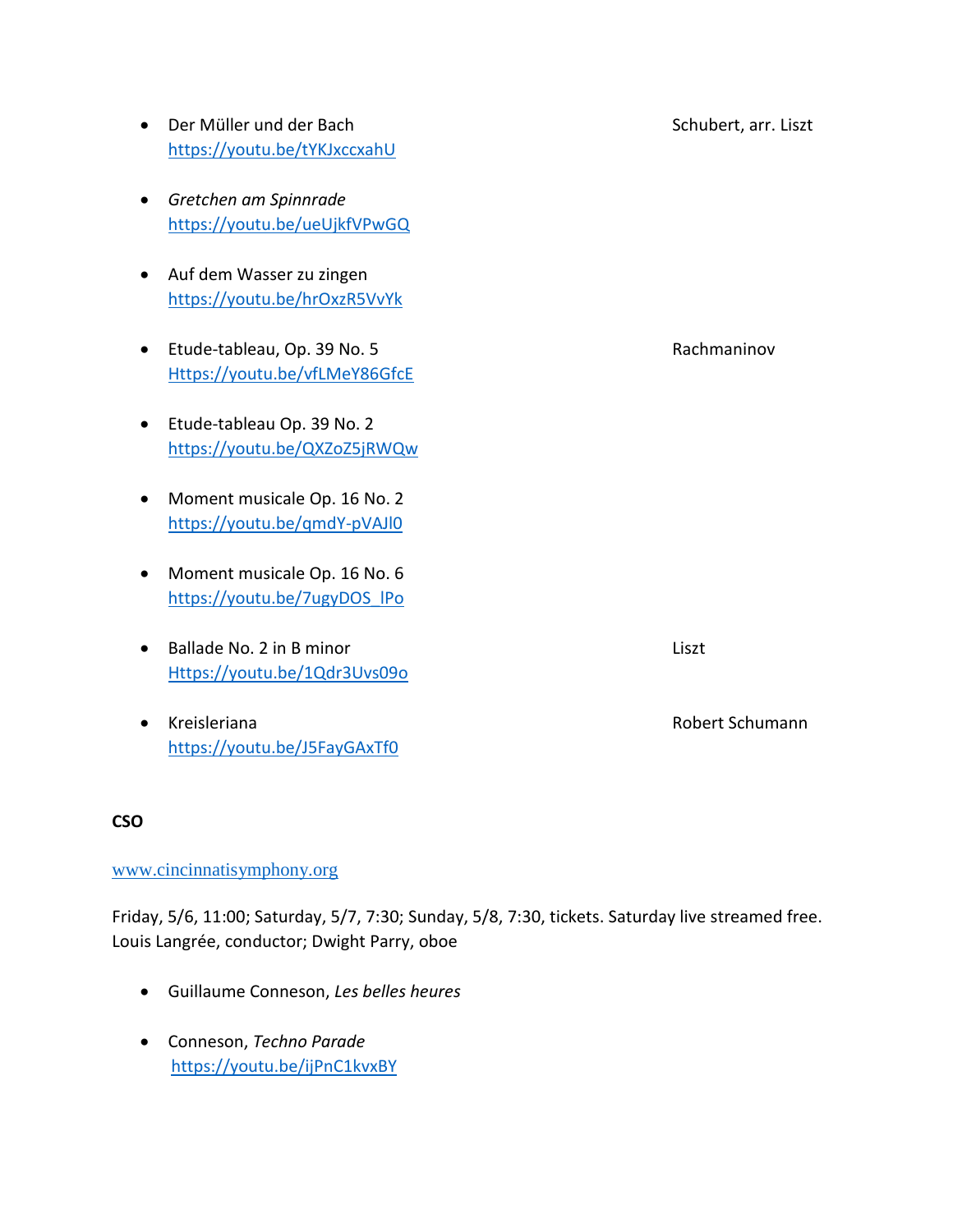• Rachmaninov, Symphony No. 2 <https://youtu.be/eXxSpl4FrXo>

### **MAY FESTIVAL**

#### [www.mayfestival.com](http://www.mayfestival.com/)

Tuesday, May 10, 12:10, Christ Church (319 Fourth Street, 45202), Music Live at Lunch, free.

- Tomas Luis Victoria,<https://youtu.be/bR3Es3dYgs4>
- Alice Parker[, https://youtu.be/1iIlUOGlZic](https://youtu.be/1iIlUOGlZic)

#### **SYNOPSIS**

### **ACT I**

*Peking, in the mythic past.* Outside the Imperial Palace, a mandarin reads an edict to the crowd: Any prince seeking to marry Princess Turandot must answer three riddles. If he fails, he will die. The most recent suitor, the Prince of Persia, is to be executed at the moon's rising. Among the onlookers are the slave girl Liù, her aged master, and the young Calàf, who recognizes the old man as his long-lost father, Timur, vanquished King of Tartary. Only Liù has remained faithful to him, and when Calàf asks her why, she replies that once, long ago, Calàf smiled at her. The mob cries for blood but greets the rising moon with a sudden fearful silence. As the Prince of Persia goes to his death, the crowd calls upon the princess to spare him. Turandot appears in her palace and wordlessly orders the execution to proceed. Transfixed by the beauty of the unattainable princess, Calàf decides to win her, to the horror of Liù and Timur. The three ministers of state, Ping, Pang, and Pong, appear and also try to discourage him, but Calàf is unmoved. He reassures Liù, then strikes the gong that announces a new suitor.

#### **ACT II**

Within their private apartments, Ping, Pang, and Pong lament Turandot's bloody reign, hoping that love will conquer her and restore peace. Their thoughts wander to their peaceful country homes, but the noise of the crowd gathering to witness the riddle challenge calls them back to reality.

In the royal throne room, the old emperor asks Calàf to reconsider, but the young man will not be dissuaded. Turandot arrives. She recounts the story of her beautiful ancestor, Princess Lou-Ling, who was abducted and killed by a conquering prince. In revenge, Turandot has turned against men and determined that none shall ever possess her. Trumpets then herald the